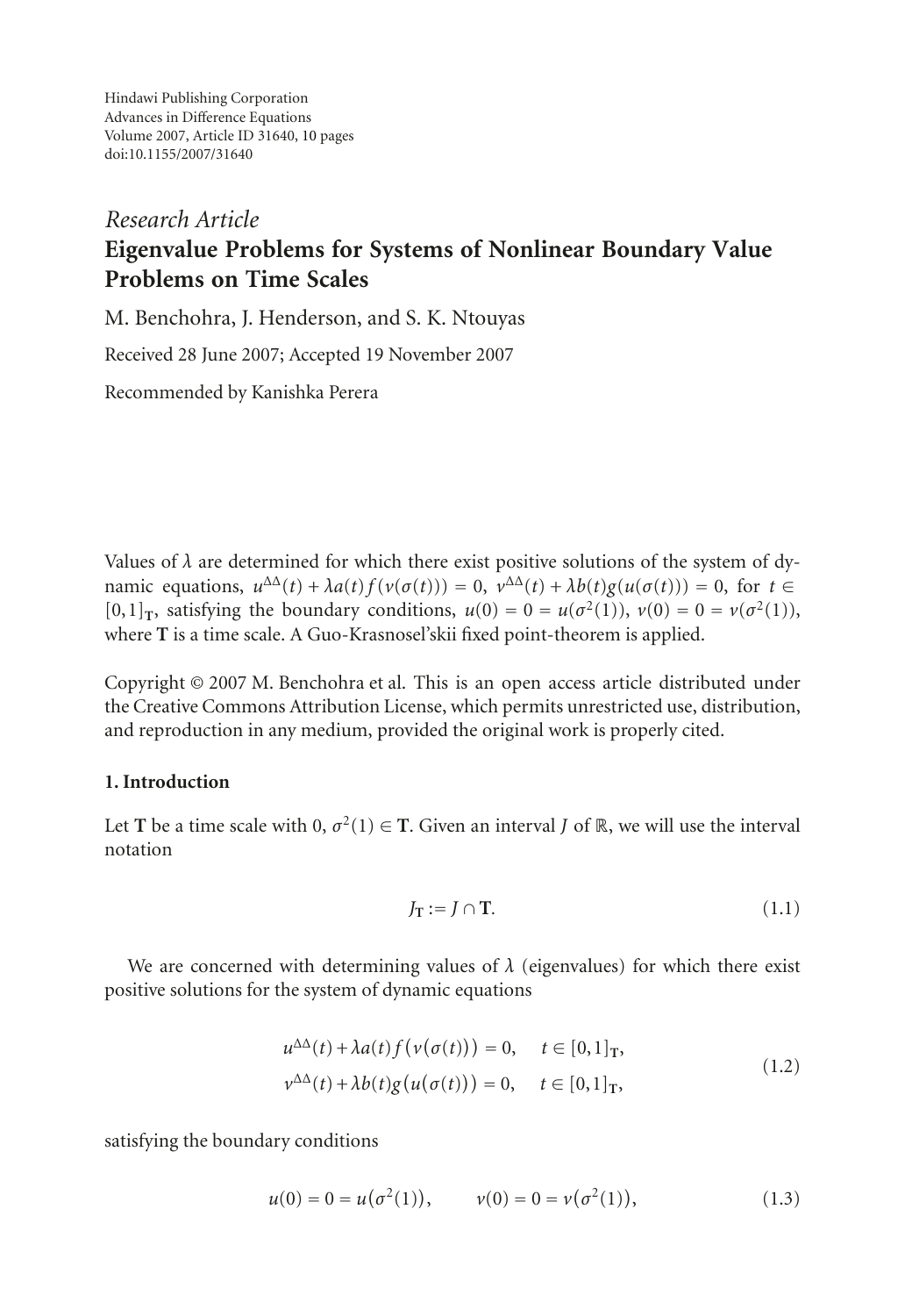where

- (a)  $f, g \in C([0, \infty), [0, \infty))$ ,
- (b)  $a, b \in C([0, \sigma(1)]_T, [0, \infty))$ , and each does not vanish identically on any closed subinterval of  $[0, \sigma(1)]_T$ ,
- (c) all of  $f_0 := \lim_{x \to 0^+} (f(x)/x)$ ,  $g_0 := \lim_{x \to 0^+} (g(x)/x)$ ,  $f_\infty := \lim_{x \to \infty} (f(x)/x)$ , and  $g_{\infty} := \lim_{x \to \infty} (g(x)/x)$  exist as real numbers.

There is an ongoing flurry of research activities devoted to positive solutions of dynamic equations on time scales (see, e.g.,  $[1-7]$  $[1-7]$ ). This work entails an extension of the paper by Chyan and Henderson [\[8](#page-9-0)] to eigenvalue problems for systems of nonlinear boundary value problems on time scales. Also, in that light, this paper is closely related to the works of Li and Sun [\[9,](#page-9-1) [10](#page-9-2)].

On a larger scale, there has been a great deal of study focused on positive solutions of boundary value problems for ordinary differential equations. Interest in such solutions is high from a theoretical sense [\[11](#page-9-3)[–15](#page-9-4)] and as applications for which only positive solutions are meaningful [\[16](#page-9-5)[–19\]](#page-9-6). These considerations are caste primarily for scalar problems, but good attention has been given to boundary value problems for systems of differential equations [\[20](#page-9-7)[–24\]](#page-9-8).

The main tool in this paper is an application of the Guo-Krasnosel'skii fixed pointtheorem for operators leaving a Banach space cone invariant [\[12\]](#page-9-9). A Green function plays a fundamental role in defining an appropriate operator on a suitable cone.

### <span id="page-1-0"></span>**2. Some preliminaries**

In this section, we state the well-known Guo-Krasnosel'skii fixed point-theorem which we will apply to a completely continuous operator whose kernel,  $G(t,s)$ , is the Green function for

<span id="page-1-1"></span>
$$
-y^{\Delta \Delta} = 0,
$$
  
\n
$$
y(0) = 0 = y(\sigma^2(1)).
$$
\n(2.1)

Erbe and Peterson [\[6](#page-8-3)] have found that

$$
G(t,s) = \frac{1}{\sigma^2(1)} \begin{cases} t(\sigma^2(1) - \sigma(s)), & \text{if } t \le s, \\ \sigma(s)(\sigma^2(1) - t), & \text{if } \sigma(s) \le t, \end{cases} \tag{2.2}
$$

from which

<span id="page-1-3"></span><span id="page-1-2"></span>
$$
G(t,s) > 0, \quad (t,s) \in (0, \sigma^2(1))_{\mathcal{T}} \times (0, \sigma(1))_{\mathcal{T}}, \tag{2.3}
$$

$$
G(t,s) \le G(\sigma(s),s) = \frac{\sigma(s)(\sigma^2(1) - \sigma(s))}{\sigma^2(1)}, \quad t \in [0,\sigma^2(1)]_T, \ s \in [0,\sigma(1)]_T,
$$
 (2.4)

and it is also shown in [\[6\]](#page-8-3) that

$$
G(t,s) \geq kG(\sigma(s),s) = k\frac{\sigma(s)(\sigma^2(1) - \sigma(s))}{\sigma^2(1)}, \quad t \in \left[\frac{\sigma^2(1)}{4}, \frac{3\sigma^2(1)}{4}\right]_T, \ s \in [0, \sigma(1)]_T,
$$
\n(2.5)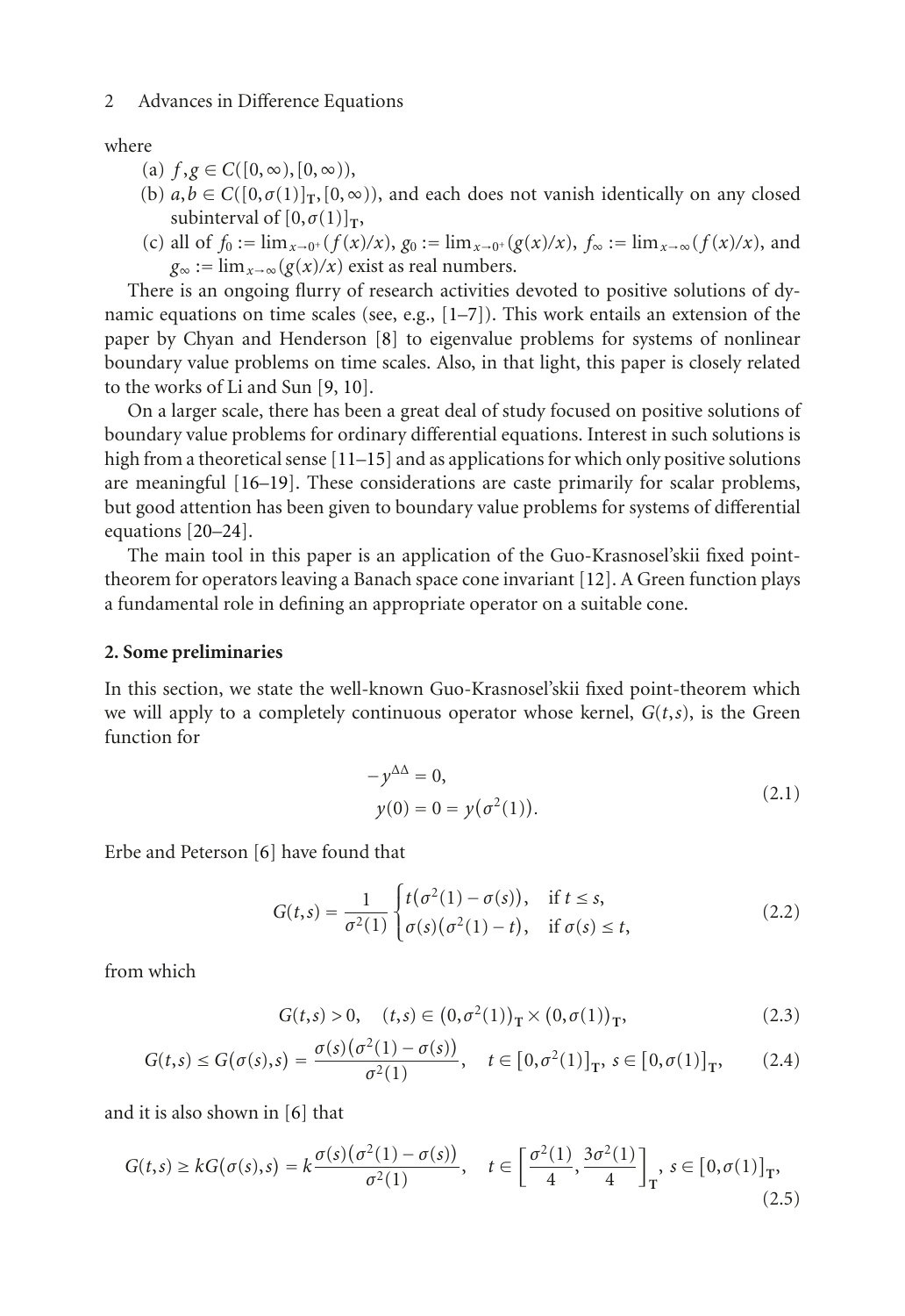where

$$
k = \min\left\{\frac{1}{4}, \frac{\sigma^2(1)}{4(\sigma^2(1) - \sigma(0))}\right\}.
$$
 (2.6)

We note that a pair  $(u(t), v(t))$  is a solution of the eigenvalue problem  $(1.2)$ ,  $(1.3)$  if and only if

$$
u(t) = \lambda \int_0^{\sigma(1)} G(t,s)a(s) f\left(\lambda \int_0^{\sigma(1)} G(\sigma(s),r) b(r)g(u(\sigma(r))) \Delta r\right) \Delta s, \quad 0 \le t \le \sigma^2(1),
$$
  

$$
v(t) = \lambda \int_0^{\sigma(1)} G(t,s)b(s)g(u(\sigma(s))) \Delta s, \quad 0 \le t \le \sigma^2(1).
$$
 (2.7)

<span id="page-2-0"></span>Values of  $\lambda$  for which there are positive solutions (positive with respect to a cone) of [\(1.2\)](#page-0-0), [\(1.3\)](#page-0-1) will be determined via applications of the following fixed point-theorem [\[12\]](#page-9-9).

THEOREM 2.1. Let  $\mathfrak{B}$  be a Banach space, and let  $\mathfrak{P} \subset \mathfrak{B}$  be a cone in  $\mathfrak{B}$ . Assume that  $\Omega_1$ and  $\Omega_2$  are open subsets of  $\mathfrak{B}$  with  $0 \in \Omega_1 \subset \overline{\Omega}_1 \subset \Omega_2$ , and let

$$
T: \mathcal{P} \cap (\overline{\Omega}_2 \setminus \Omega_1) \longrightarrow \mathcal{P}
$$
 (2.8)

*be a completely continuous operator such that either*

 $\mathcal{L}[i]$   $\|Tu\| \leq \|u\|, u \in \mathcal{P} \cap \partial \Omega_1, \text{ and } \|Tu\| \geq \|u\|, u \in \mathcal{P} \cap \partial \Omega_2, \text{ or } u \in \partial \Omega_1$ 

 $\mathbb{E} \{ \text{if } \|T\| \geq \|u\|, u \in \mathcal{P} \cap \partial \Omega_1, \text{ and } \|Tu\| \leq \|u\|, u \in \mathcal{P} \cap \partial \Omega_2.$ 

*Then, T has a fixed point in*  $\mathcal{P} \cap (\overline{\Omega}_2 \setminus \Omega_1)$ *.* 

## **3. Positive solutions in a cone**

In this section, we apply [Theorem 2.1](#page-2-0) to obtain solutions in a cone (i.e., positive solu-tions) of [\(1.2\)](#page-0-0), [\(1.3\)](#page-0-1). Assume throughout that  $[0, \sigma^2(1)]$ <sub>T</sub> is such that

$$
\xi = \min\left\{t \in T \mid t \ge \frac{\sigma^2(1)}{4}\right\},\
$$
  
\n
$$
\omega = \max\left\{t \in T \mid t \le \frac{3\sigma^2(1)}{4}\right\};
$$
\n(3.1)

both exist and satisfy

$$
\frac{\sigma^2(1)}{4} \le \xi < \omega \le \frac{3\sigma^2(1)}{4}.\tag{3.2}
$$

Next, let  $\tau \in [\xi, \omega]_T$  be defined by

$$
\int_{\xi}^{\omega} G(\tau, s) a(s) \Delta s = \max_{t \in [\xi, \omega]_{\mathcal{T}}} \int_{\xi}^{\omega} G(t, s) a(s) \Delta s. \tag{3.3}
$$

Finally, we define

$$
l = \min_{s \in [0,\sigma^2(1)]_T} \frac{G(\sigma(\omega),s)}{G(\sigma(s),s)},
$$
\n(3.4)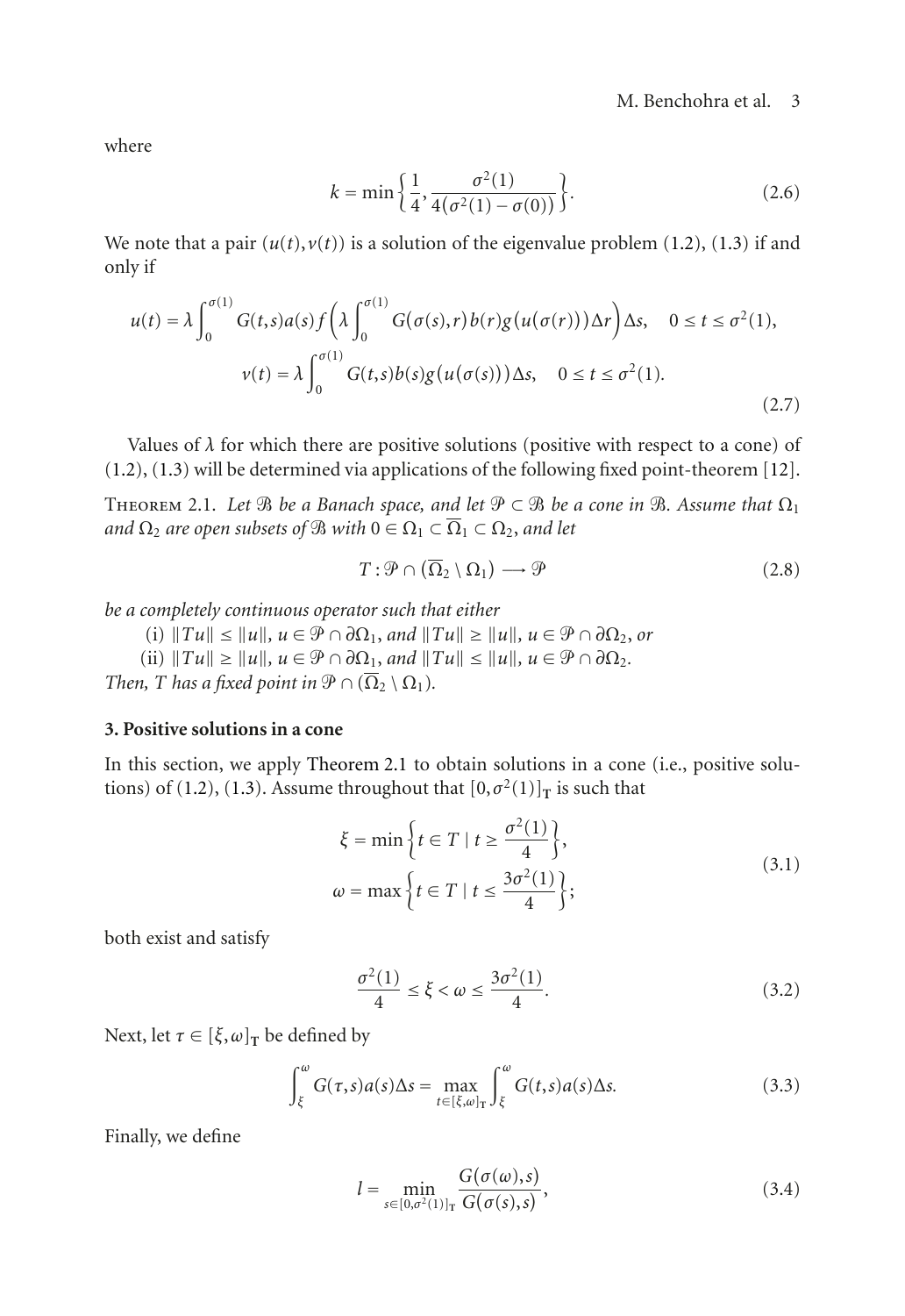and let

<span id="page-3-1"></span>
$$
m = \min\{k, l\}.\tag{3.5}
$$

For our construction, let  $\mathcal{B} = \{x : [0, \sigma^2(1)]_T \rightarrow \mathbb{R}\}$  with supremum norm  $||x|| =$ <br>sup  $\{|x(t)| : t \in [0, \sigma^2(1)]_T\}$  and define a cone  $\mathcal{P} \subset \mathcal{B}$  by  $\sup \{|x(t)| : t \in [0, \sigma^2(1)]_T\}$  and define a cone  $\mathcal{P} \subset \mathcal{B}$  by

$$
\mathcal{P} = \left\{ x \in \mathcal{B} \mid x(t) \ge 0 \text{ on } [0, \sigma^2(1)]_T, \text{ and } x(t) \ge m \|x\|, \text{ for } t \in [\xi, \sigma(\omega)]_T \right\}. \tag{3.6}
$$

For our first result, define positive numbers *<sup>L</sup>*<sup>1</sup> and *<sup>L</sup>*<sup>2</sup> by

$$
L_1 := \max\left\{ \left[ m \int_{\xi}^{\omega} G(\tau, s) a(s) \Delta s f_{\infty} \right]^{-1}, \left[ m \int_{\xi}^{\omega} G(\tau, s) b(s) \Delta s g_{\infty} \right]^{-1} \right\},
$$
  
\n
$$
L_2 := \min\left\{ \left[ \int_0^{\sigma(1)} G(\sigma(s), s) a(s) \Delta s f_0 \right]^{-1}, \left[ \int_0^{\sigma(1)} G(\sigma(s), s) b(s) \Delta s g_0 \right]^{-1} \right\},
$$
\n(3.7)

where we recall that  $G(\sigma(s), s) = \sigma(s)(\sigma^2(1) - \sigma(s))/\sigma^2(1)$ .

Theorem 3.1. *Assume that conditions (a), (b), and (c) are satisfied. Then, for each λ satisfying*

<span id="page-3-2"></span><span id="page-3-0"></span>
$$
L_1 < \lambda < L_2,\tag{3.8}
$$

there exists a pair  $(u, v)$  satisfying [\(1.2\)](#page-0-0), [\(1.3\)](#page-0-1) such that  $u(x) > 0$  and  $v(x) > 0$  on  $(0, \sigma^2(1))_T$ . *Proof.* Let  $\lambda$  be as in [\(3.8\)](#page-3-0). And let  $\epsilon > 0$  be chosen such that

$$
\max \left\{ \left[ m \int_{\xi}^{\omega} G(\tau, s) a(s) \Delta s (f_{\infty} - \epsilon) \right]^{-1}, \left[ m \int_{\xi}^{\omega} G(\tau, s) b(s) \Delta s (g_{\infty} - \epsilon) \right]^{-1} \right\} \le \lambda,
$$
  

$$
\lambda \le \min \left\{ \left[ \int_{0}^{\sigma(1)} G(\sigma(s), s) a(s) \Delta s (f_{0} + \epsilon) \right]^{-1}, \left[ \int_{0}^{\sigma(1)} G(\sigma(s), s) b(s) \Delta s (g_{0} + \epsilon) \right]^{-1} \right\}.
$$
(3.9)

Define an integral operator  $T : \mathcal{P} \rightarrow \mathcal{P}$  by

$$
Tu(t) := \lambda \int_0^{\sigma(1)} G(t,s)a(s) f\left(\lambda \int_0^{\sigma(1)} G(\sigma(s),r) b(r)g(u(\sigma(r))) \Delta r\right) \Delta s, \quad u \in \mathcal{P}.
$$
 (3.10)

By the remarks in [Section 2,](#page-1-0) we seek suitable fixed points of  $T$  in the cone  $\mathcal{P}$ .

Notice from (a), (b), and [\(2.3\)](#page-1-1) that, for  $u \in \mathcal{P}$ ,  $Tu(t) \ge 0$  on  $[0, \sigma^2(1)]_T$ . Also, for  $u \in \mathcal{P}$ , we have from [\(2.4\)](#page-1-2) that

$$
Tu(t) = \lambda \int_0^{\sigma(1)} G(t,s)a(s) f\left(\lambda \int_0^{\sigma(1)} G(\sigma(s),r) b(r)g(u(\sigma(r))) \Delta r\right) \Delta s
$$
  
\n
$$
\leq \lambda \int_0^{\sigma(1)} G(\sigma(s),s)a(s) f\left(\lambda \int_0^{\sigma(1)} G(\sigma(s),r) b(r)g(u(\sigma(r))) \Delta r\right) \Delta s
$$
\n(3.11)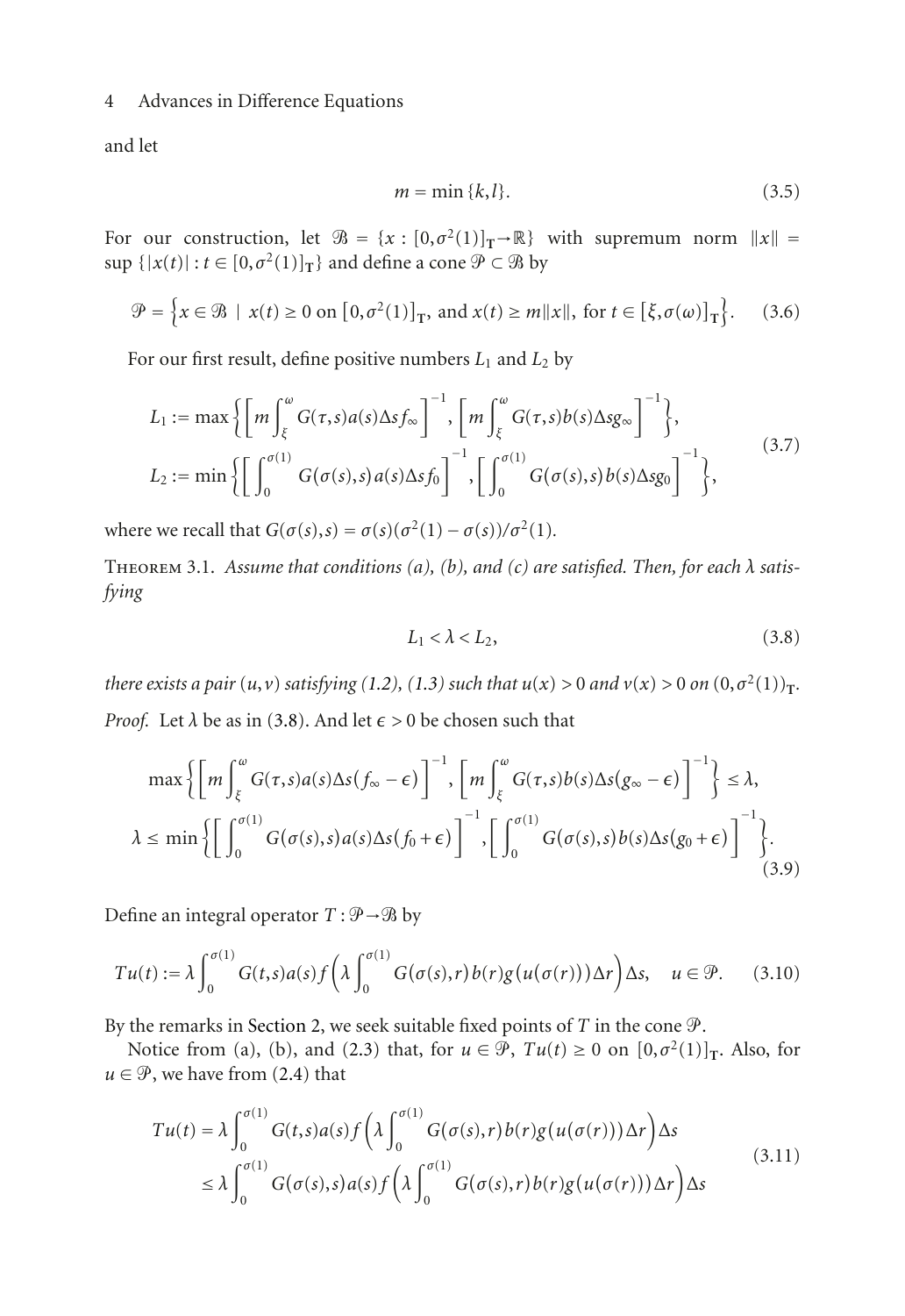so that

$$
||Tu|| \leq \lambda \int_0^{\sigma(1)} G(\sigma(s), s) a(s) f\left(\lambda \int_0^{\sigma(1)} G(\sigma(s), r) b(r) g(u(\sigma(r))) \Delta r\right) \Delta s. \tag{3.12}
$$

Next, if  $u \in \mathcal{P}$ , we have from [\(2.5\)](#page-1-3), [\(3.5\)](#page-3-1), and [\(3.10\)](#page-3-2) that

$$
\min_{t \in [\xi, \omega]_{\mathcal{T}}} Tu(t) = \min_{t \in [\xi, \omega]_{\mathcal{T}}} \lambda \int_0^{\sigma(1)} G(t, s) a(s) f\left(\lambda \int_0^{\sigma(1)} G(\sigma(s), r) b(r) g(u(\sigma(r))) \Delta r\right) \Delta s
$$
  
\n
$$
\geq \lambda m \int_0^{\sigma(1)} G(\sigma(s), s) a(s) f\left(\lambda \int_0^{\sigma(1)} G(\sigma(s), r) b(r) g(u(\sigma(r))) \Delta r\right) \Delta s
$$
  
\n
$$
\geq m ||Tu||. \tag{3.13}
$$

Consequently,  $T : \mathcal{P} \rightarrow \mathcal{P}$ . In addition, standard arguments show that *T* is completely continuous.

Now, from the definitions of  $f_0$  and  $g_0$ , there exists  $H_1 > 0$  such that

$$
f(x) \le (f_0 + \epsilon)x, \quad g(x) \le (g_0 + \epsilon)x, \quad 0 < x \le H_1. \tag{3.14}
$$

Let *u*  $\in \mathcal{P}$  with  $||u|| = H_1$ . We first have from [\(2.4\)](#page-1-2) and choice of  $\epsilon$ , for  $0 \le s \le \sigma(1)$ , that

$$
\lambda \int_0^{\sigma(1)} G(\sigma(s), r) b(r) g(u(\sigma(r))) \Delta r \le \lambda \int_0^{\sigma(1)} G(\sigma(r), r) b(r) g(u(\sigma(r))) \Delta r
$$
  
\n
$$
\le \lambda \int_0^{\sigma(1)} G(\sigma(r), r) b(r) (g_0 + \epsilon) u(r) \Delta r
$$
  
\n
$$
\le \lambda \int_0^{\sigma(1)} G(\sigma(r), r) b(r) \Delta r (g_0 + \epsilon) ||u||
$$
  
\n
$$
\le ||u|| = H_1.
$$
\n(3.15)

As a consequence, we next have from [\(2.4\)](#page-1-2) and choice of  $\epsilon$ , for  $0 \le t \le \sigma^2(1)$ , that

$$
Tu(t) = \lambda \int_0^{\sigma(1)} G(t,s)a(s) f\left(\lambda \int_0^{\sigma(1)} G(\sigma(s),r) b(r)g(u(\sigma(r)))\Delta r\right) \Delta s
$$
  
\n
$$
\leq \lambda \int_0^{\sigma(1)} G(\sigma(s),s)a(s) (f_0 + \epsilon) \lambda \int_0^{\sigma(1)} G(\sigma(s),r) b(r)g(u(\sigma(r)))\Delta r \Delta s
$$
  
\n
$$
\leq \lambda \int_0^{\sigma(1)} G(\sigma(s),s)a(s) (f_0 + \epsilon) H_1 \Delta s
$$
  
\n
$$
\leq H_1 = ||u||.
$$
 (3.16)

So,  $||Tu|| \le ||u||$ . If we set

<span id="page-4-0"></span>
$$
\Omega_1 = \{ x \in \mathcal{B} \mid ||x|| < H_1 \},\tag{3.17}
$$

then

$$
||Tu|| \le ||u||, \quad \text{for } u \in \mathcal{P} \cap \partial \Omega_1. \tag{3.18}
$$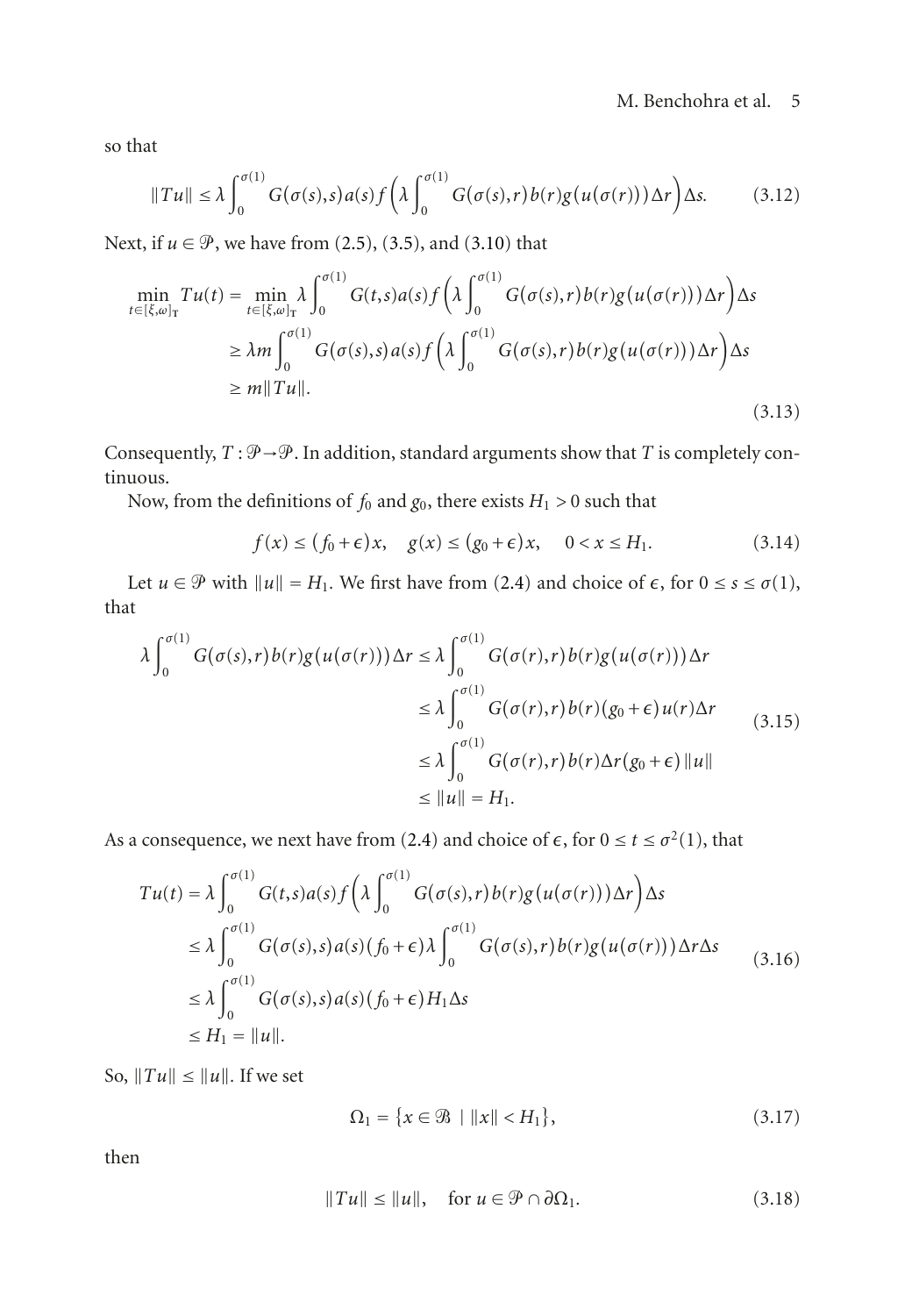Next, from the definitions of  $f_{\infty}$  and  $g_{\infty}$ , there exists  $\overline{H}_2 > 0$  such that

$$
f(x) \ge (f_{\infty} - \epsilon)x, \quad g(x) \ge (g_{\infty} - \epsilon)x, \quad x \ge \overline{H}_2.
$$
 (3.19)

Let

$$
H_2 = \max\left\{2H_1, \frac{\overline{H}_2}{m}\right\}.
$$
\n(3.20)

Let  $u \in \mathcal{P}$  and  $||u|| = H_2$ . Then,

$$
\min_{t \in [\xi, \omega]_T} u(t) \ge m \|u\| \ge \overline{H}_2. \tag{3.21}
$$

Consequently, from [\(2.5\)](#page-1-3) and choice of  $\epsilon$ , for  $0 \le s \le \sigma(1)$ , we have that

$$
\lambda \int_0^{\sigma(1)} G(\sigma(s), r) b(r) g(u(\sigma(r))) \Delta r \ge \lambda \int_{\xi}^{\omega} G(\sigma(s), r) b(r) g(u(\sigma(r))) \Delta r
$$
  
\n
$$
\ge \lambda \int_{\xi}^{\omega} G(\tau, r) b(r) g(u(\sigma(r))) \Delta r
$$
  
\n
$$
\ge \lambda \int_{\xi}^{\omega} G(\tau, r) b(r) (g_{\infty} - \epsilon) u(r) \Delta r
$$
  
\n
$$
\ge m \lambda \int_{\xi}^{\omega} G(\tau, r) b(r) (g_{\infty} - \epsilon) \Delta r ||u||
$$
  
\n
$$
\ge ||u|| = H_2.
$$
 (3.22)

And so, we have from  $(2.5)$  and choice of  $\epsilon$  that

$$
Tu(\tau) = \lambda \int_0^{\sigma(1)} G(\tau, s) a(s) f\left(\lambda \int_0^{\sigma(1)} G(\sigma(s), r) b(r) g(u(\sigma(r))) \Delta r\right) \Delta s
$$
  
\n
$$
\geq \lambda \int_0^{\sigma(1)} G(\tau, s) a(s) (f_{\infty} - \epsilon) \lambda \int_0^{\sigma(1)} G(\sigma(s), r) b(r) g(u(\sigma(r))) \Delta r \Delta s
$$
  
\n
$$
\geq \lambda \int_0^{\sigma(1)} G(\tau, s) a(s) (f_{\infty} - \epsilon) H_2 \Delta s
$$
  
\n
$$
\geq m H_2 > H_2 = ||u||.
$$
 (3.23)

Hence,  $||Tu|| \ge ||u||$ . So, if we set

<span id="page-5-0"></span>
$$
\Omega_2 = \{ x \in \mathcal{B} \mid ||x|| < H_2 \},\tag{3.24}
$$

then

$$
||Tu|| \ge ||u||, \quad \text{for } u \in \mathcal{P} \cap \partial \Omega_2. \tag{3.25}
$$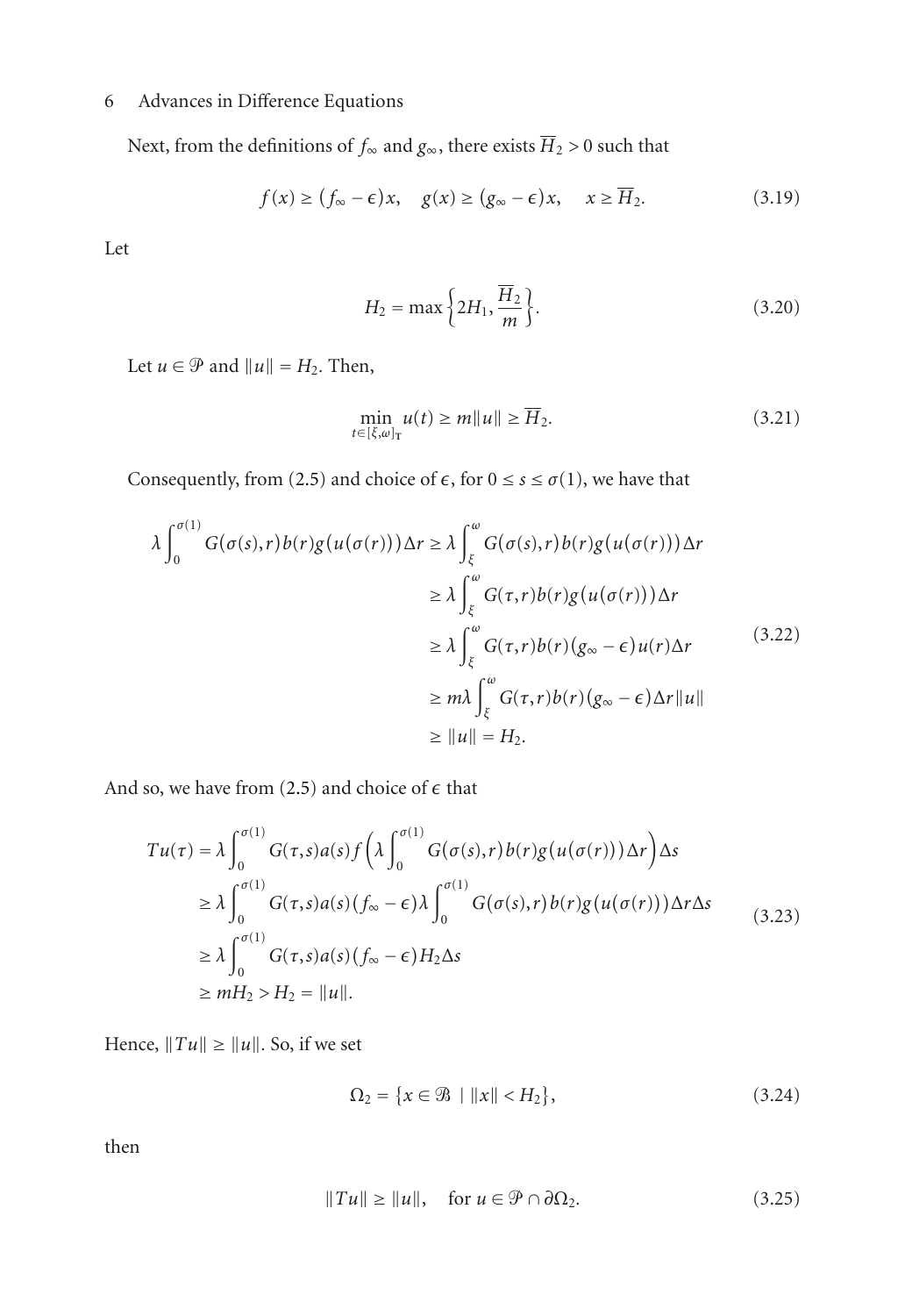Applying [Theorem 2.1](#page-2-0) to [\(3.18\)](#page-4-0) and [\(3.25\)](#page-5-0), we obtain that *T* has a fixed point  $u \in$  $\mathcal{P} \cap (\overline{\Omega}_2 \setminus \Omega_1)$ . As such, and with *v* being defined by

$$
\nu(t) = \lambda \int_0^{\sigma(1)} G(t,s)b(s)g(u(\sigma(s)))\Delta s,\tag{3.26}
$$

the pair  $(u, v)$  is a desired solution of [\(1.2\)](#page-0-0), [\(1.3\)](#page-0-1) for the given  $\lambda$ . The proof is complete.  $\Box$ 

Prior to our next result, we introduce another hypothesis.

(d)  $g(0) = 0$ , and *f* is an increasing function. We now define positive numbers *<sup>L</sup>*<sup>3</sup> and *<sup>L</sup>*<sup>4</sup> by

$$
L_3 := \max\left\{ \left[ m \int_{\xi}^{\omega} G(\tau, s) a(s) \Delta s f_0 \right]^{-1}, \left[ m \int_{\xi}^{\omega} G(\tau, s) b(s) \Delta s g_0 \right]^{-1} \right\},
$$
  

$$
L_4 := \min\left\{ \left[ \int_0^{\sigma(1)} G(\sigma(s(s))) a(s) \Delta s f_{\infty} \right]^{-1}, \left[ \int_0^{\sigma(1)} G(\sigma(s(s))) b(s) \Delta s g_{\infty} \right]^{-1} \right\}.
$$
 (3.27)

Theorem 3.2. *Assume that conditions (a)–(d) are satisfied. Then, for each λ satisfying*

<span id="page-6-0"></span>
$$
L_3 < \lambda < L_4,\tag{3.28}
$$

there exists a pair  $(u, v)$  satisfying [\(1.2\)](#page-0-0), [\(1.3\)](#page-0-1) such that  $u(x) > 0$  and  $v(x) > 0$  on  $(0, \sigma^2(1))_T$ . *Proof.* Let  $\lambda$  be as in [\(3.28\)](#page-6-0). And let  $\epsilon > 0$  be chosen such that

$$
\max \left\{ \left[ m \int_{\xi}^{\omega} G(\tau, s) a(s) \Delta s (f_0 - \epsilon) \right]^{-1}, \left[ m \int_{\xi}^{\omega} G(\tau, s) b(s) \Delta s (g_0 - \epsilon) \right]^{-1} \right\} \le \lambda,
$$
  

$$
\lambda \le \min \left\{ \left[ \int_{0}^{\sigma(1)} G(\sigma(s), s) a(s) \Delta s (f_{\infty} + \epsilon) \right]^{-1}, \left[ \int_{0}^{\sigma(1)} G(\sigma(s), s) b(s) \Delta s (g_{\infty} + \epsilon) \right]^{-1} \right\}.
$$
(3.29)

Let *T* be the cone preserving, completely continuous operator that was defined by  $(3.10).$  $(3.10).$ 

From the definitions of  $f_0$  and  $g_0$ , there exists  $H_1 > 0$  such that

$$
f(x) \ge (f_0 - \epsilon)x, \quad g(x) \ge (g_0 - \epsilon)x, \quad 0 < x \le H_1. \tag{3.30}
$$

Now,  $g(0) = 0$ , and so there exists  $0 < H_2 < H_1$  such that

$$
\lambda g(x) \le \frac{H_1}{\int_0^{\sigma(1)} G(\sigma(s), s) b(s) \Delta s}, \qquad 0 \le x \le H_2. \tag{3.31}
$$

Choose  $u \in \mathcal{P}$  with  $||u|| = H_2$ . Then, for  $0 \le s \le \sigma(1)$ , we have

$$
\lambda \int_0^{\sigma(1)} G(\sigma(s), r) b(r) g(u(\sigma(r))) \Delta r \le \frac{\int_0^{\sigma(1)} G(\sigma(s), r) b(r) H_1 \Delta r}{\int_0^{\sigma(1)} G(\sigma(s), s) b(s) \Delta s} \le H_1.
$$
 (3.32)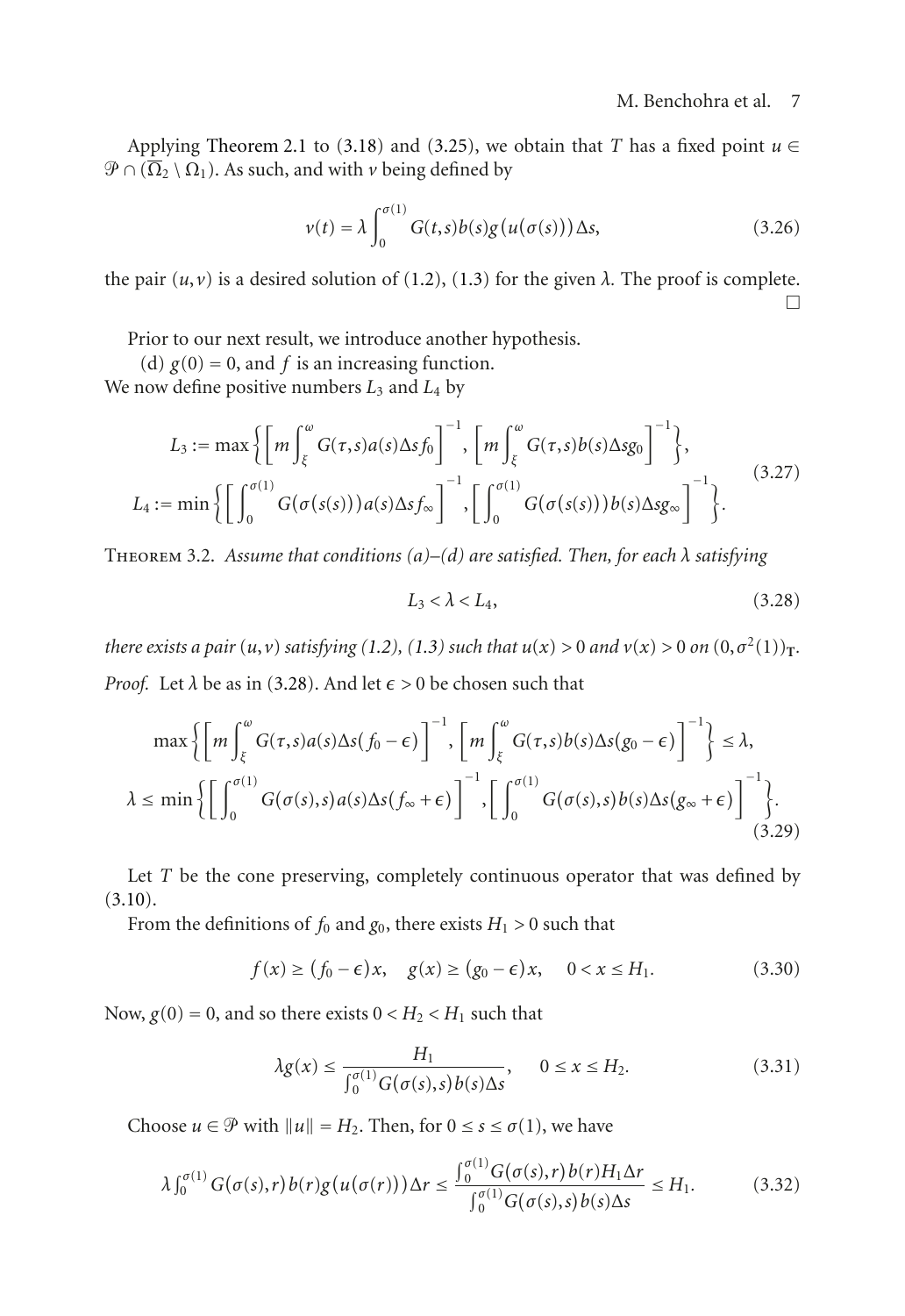Then,

$$
Tu(\tau) = \lambda \int_0^{\sigma(1)} G(\tau, s) a(s) f\left(\lambda \int_0^{\sigma(1)} G(\sigma(s), r) b(r) g(u(\sigma(r))) \Delta r\right) \Delta s
$$
  
\n
$$
\geq \lambda \int_{\xi}^{\omega} G(\tau, s) a(s) (f_0 - \epsilon) \lambda \int_0^{\sigma(1)} G(\sigma(s), r) b(r) g(u(\sigma(r))) \Delta r \Delta s
$$
  
\n
$$
\geq \lambda \int_{\xi}^{\omega} G(\tau, s) a(s) (f_0 - \epsilon) \lambda \int_{\xi}^{\omega} G(\tau, r) b(r) g(u(\sigma(r))) \Delta r \Delta s
$$
  
\n
$$
\geq \lambda \int_{\xi}^{\omega} G(\tau, s) a(s) (f_0 - \epsilon) \lambda m \int_{\xi}^{\omega} G(\tau, r) b(r) (g_0 - \epsilon) ||u|| \Delta r \Delta s
$$
  
\n
$$
\geq \lambda \int_{\xi}^{\omega} G(\tau, s) a(s) (f_0 - \epsilon) ||u|| \Delta s
$$
  
\n
$$
\geq \lambda m \int_{\xi}^{\omega} G(\tau, s) a(s) (f_0 - \epsilon) ||u|| \Delta s \geq ||u||.
$$

So,  $||Tu|| \ge ||u||$ . If we put

$$
\Omega_1 = \{ x \in \mathcal{B} \mid ||x|| < H_2 \},\tag{3.34}
$$

then

$$
||Tu|| \ge ||u||, \quad \text{for } u \in \mathcal{P} \cap \partial \Omega_1. \tag{3.35}
$$

Next, by definitions of  $f_{\infty}$  and  $g_{\infty}$ , there exists  $\overline{H}_1$  such that

$$
f(x) \le (f_0 - \epsilon)x, \quad g(x) \le (g_0 - \epsilon)x, \quad x \ge \overline{H}_1.
$$
 (3.36)

There are two cases: (a) *g* is bounded, and (b) *g* is unbounded.

For case (a), suppose  $N > 0$  is such that  $g(x) \le N$  for all  $0 < x < \infty$ . Then, for  $0 \le s \le$  $\sigma(1)$  and  $u \in \mathcal{P}$ ,

$$
\lambda \int_0^{\sigma(1)} G(\sigma(s(r))) b(r) g(u(\sigma(r))) \Delta r \le N \lambda \int_0^{\sigma(1)} G(\sigma(r), r) b(r) \Delta r.
$$
 (3.37)

Let

$$
M = \max\left\{f(x) \mid 0 \le x \le N\lambda \int_0^{\sigma(1)} G(\sigma(r), r) b(r) \Delta r \right\},\tag{3.38}
$$

and let

$$
H_3 > \max\left\{2H_2, M\lambda \int_0^{\sigma(1)} G(\sigma(s), s) a(s) \Delta s\right\}.
$$
 (3.39)

Then, for  $u \in \mathcal{P}$  with  $||u|| = H_3$ ,

$$
Tu(t) \le \lambda \int_0^{\sigma(1)} G(\sigma(s), s) a(s) M \Delta s
$$
  
\n
$$
\le H_3 = ||u|| \tag{3.40}
$$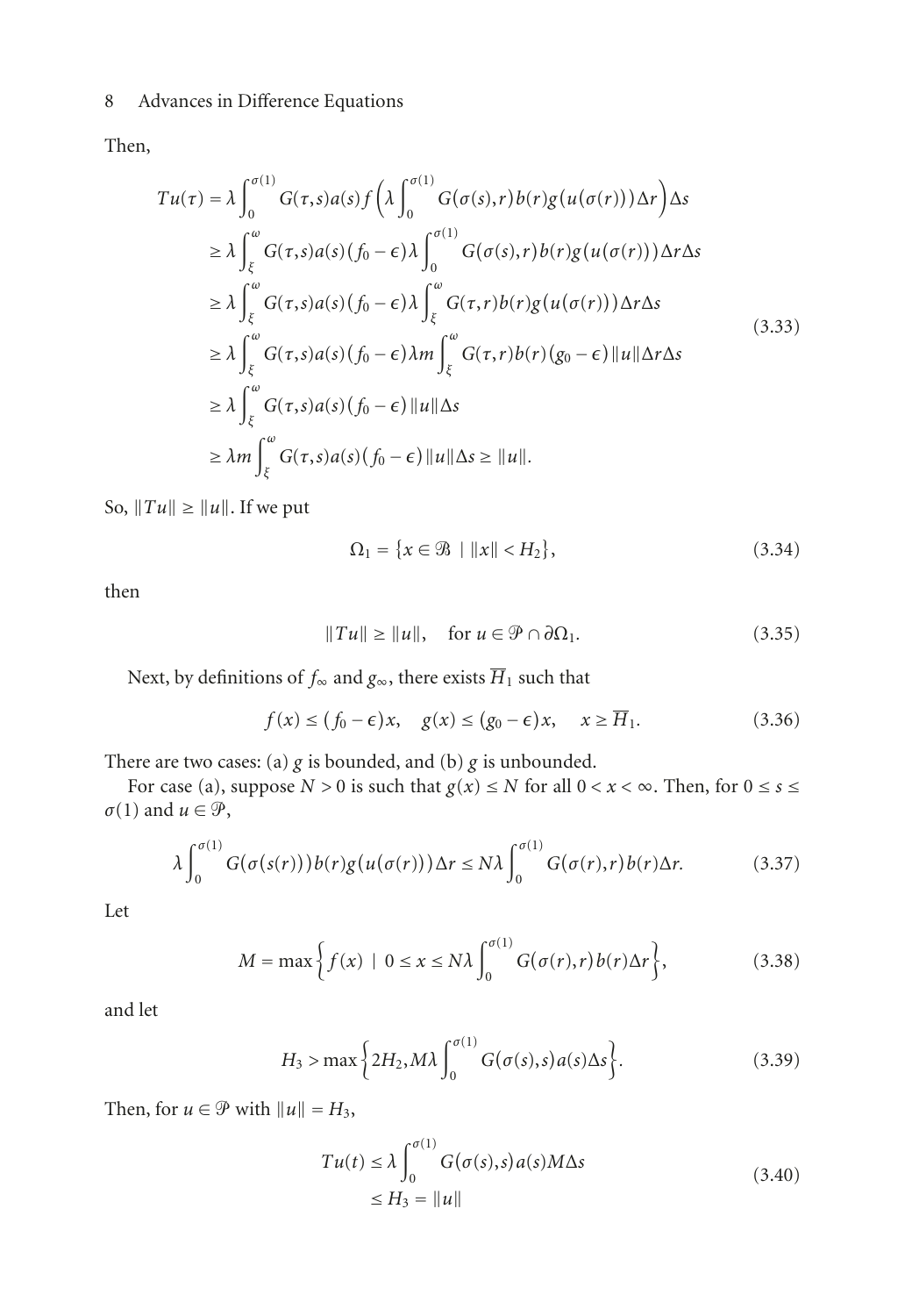so that  $||Tu|| \leq ||u||$ . If

$$
\Omega_2 = \{ x \in \mathcal{B} \mid ||x|| < H_3 \},\tag{3.41}
$$

then

$$
||Tu|| \le ||u||, \quad \text{for } u \in \mathcal{P} \cap \partial \Omega_2. \tag{3.42}
$$

For case (b), there exists  $H_3$  > max { $2H_2$ , $\overline{H}_1$ } such that  $g(x) \le g(H_3)$ , for  $0 < x \le$ *H*<sub>3</sub>. Similarly, there exists  $H_4 > \max{\{H_3, \lambda\}}_0^{\sigma(1)} G(\sigma(r), r) b(r) g(H_3) \Delta r\}$  such that  $f(x) \le f(H_1)$  for  $0 \le r \le H$ . Choosing  $u \in \mathcal{P}$  with  $||u|| = H$ , we have by (d) that *f* (*H*<sub>4</sub>), for  $0 < x \leq H_4$ . Choosing  $u \in \mathcal{P}$  with  $||u|| = H_4$  we have by (d) that

$$
Tu(t) \leq \lambda \int_0^{\sigma(1)} G(t,s)a(s) f\left(\lambda \int_0^{\sigma(1)} G(\sigma(r),r) b(r)g(H_3) \Delta r\right) \Delta s
$$
  
\n
$$
\leq \lambda \int_0^{\sigma(1)} G(t,s)a(s) f(H_4) \Delta s
$$
  
\n
$$
\leq \lambda \int_0^{\sigma(1)} G(\sigma(s),s)a(s) \Delta s(f_\infty + \epsilon) H_4
$$
  
\n
$$
\leq H_4 = ||u||,
$$
\n(3.43)

and so  $||Tu|| \le ||u||$ . For this case, if we let

$$
\Omega_2 = \{ x \in \mathcal{B} \mid ||x|| < H_4 \},\tag{3.44}
$$

then

$$
||Tu|| \le ||u||, \quad \text{for } u \in \mathcal{P} \cap \partial \Omega_2. \tag{3.45}
$$

In either cases, application of part (ii) of [Theorem 2.1](#page-2-0) yields a fixed point *u* of *T* belonging to  $\mathcal{P} \cap (\overline{\Omega}_2 \setminus \Omega_1)$ , which in turn yields a pair  $(u, v)$  satisfying [\(1.2\)](#page-0-0), [\(1.3\)](#page-0-1) for the chosen value of  $\lambda$ . The proof is complete. chosen value of  $\lambda$ . The proof is complete.

## <span id="page-8-0"></span>**References**

- <span id="page-8-1"></span>[1] R. P. Agarwal and D. O'Regan, "Triple solutions to boundary value problems on time scales," *Applied Mathematics Letters*, vol. 13, no. 4, pp. 7–11, 2000.
- [2] D. R. Anderson, "Eigenvalue intervals for a second-order mixed-conditions problem on time scale," *International Journal of Nonlinear Differential Equations*, vol. 7, pp. 97–104, 2002.
- [3] D. R. Anderson, "Eigenvalue intervals for a two-point boundary value problem on a measure chain," *Journal of Computational and Applied Mathematics*, vol. 141, no. 1-2, pp. 57–64, 2002.
- [4] M. Bohner and A. Peterson, *Dynamic Equations on Time Scales: An Introduction with Applica* $tions$ , Birkhäuser, Boston, Mass, USA, 2001.
- [5] C. J. Chyan, J. M. Davis, J. Henderson, and W. K. C. Yin, "Eigenvalue comparisons for differential equations on a measure chain," *Electronic Journal of Differential Equations*, no. 35, pp. 7 pp., 1998.
- <span id="page-8-3"></span>[6] L. H. Erbe and A. Peterson, "Positive solutions for a nonlinear differential equation on a measure chain," *Mathematical and Computer Modelling*, vol. 32, no. 5-6, pp. 571–585, 2000.
- <span id="page-8-2"></span>[7] Z. He, "Double positive solutions of boundary value problems for *p*-Laplacian dynamic equations on time scales," *Applicable Analysis*, vol. 84, no. 4, pp. 377–390, 2005.